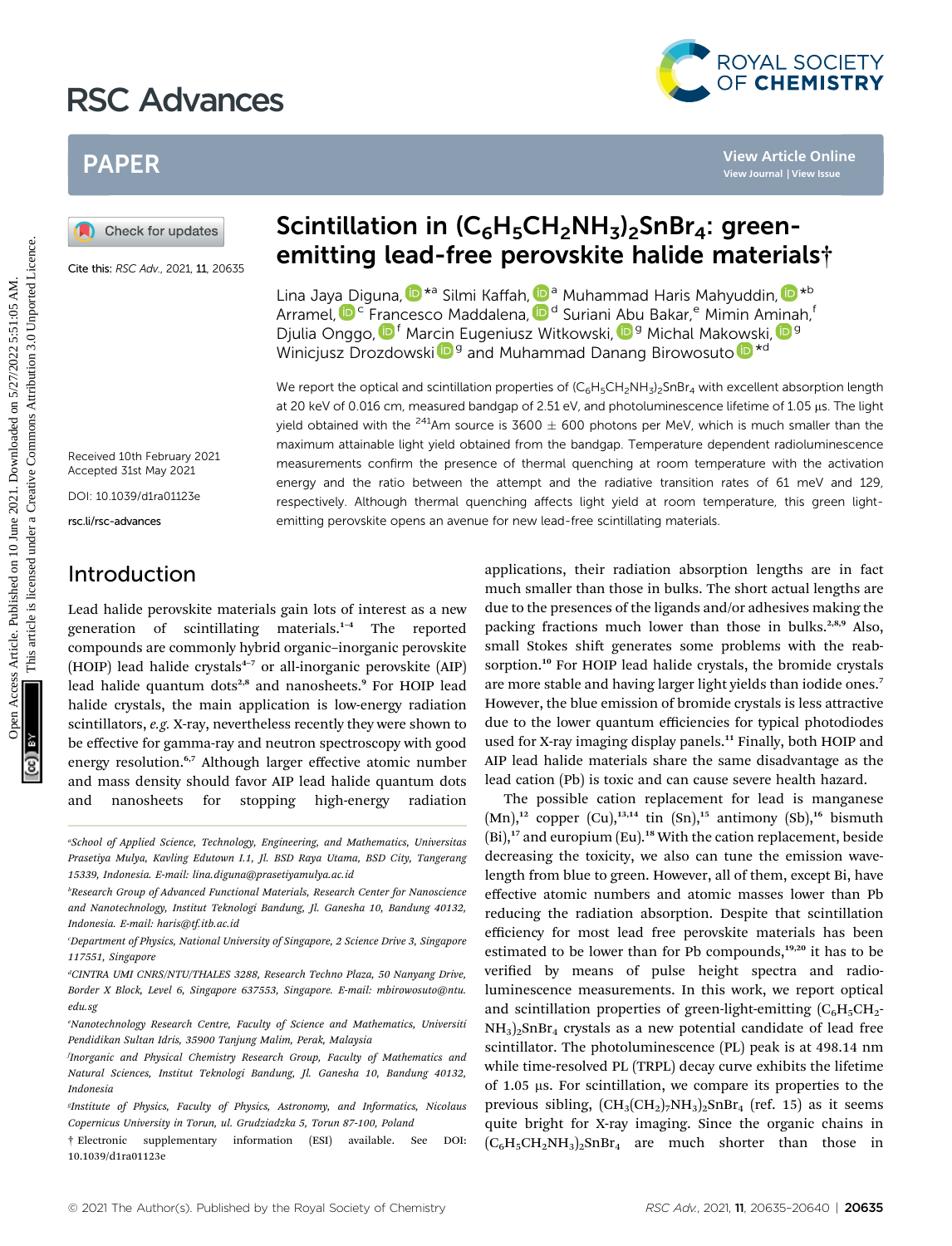$(CH_3(CH_2)_7NH_3)_2SnBr_4$ , we obtain that the respective absorption length at 20 keV of 0.016 cm is slightly shorter than that of 0.017 cm. The bandgap of  $(C_6H_5CH_2NH_3)_2SnBr_4$  is found to be 2.51 and 2.12 eV for experimental and theoretical values, respectively. For the empirical light yield calculation considering unity photoluminescence quantum yields (PLQY) and transfer efficiencies,<sup>4</sup> the maximal attainable light yield is inversely proportional to the bandgap and therefore, the value for  $(C_6H_5CH_2NH_3)_2SnBr_4$  is expected to be between 160 000 and 190 000 photons per MeV. However, the light yield at room temperature (RT) is relatively low (3600  $\pm$  600 photons per MeV) and we associate this low yield due to low PLQY and thermal quenching of the exciton as it is a common observation in HOIP crystals.<sup>4</sup> For parameters in quenching, we compare both activation energy and the ratio between thermal quenching and radiative transition rates in other HOIP crystals.<sup>12</sup> This should lead to more in-depth understanding of scintillation processes in lead-free HOIP.

### Experimental methods

#### Synthesis of  $(C_6H_5CH_2NH_3)_2SnBr_4$

Hydrobromic acid (HBr, ACS reagent, 48%), hypophosphorous acid  $(H_3PO_2, 50 wt\% \text{ in } H_2O)$ , benzylamine  $(C_6H_5CH_2NH_2,$ ReagentPlus, 99%) and  $tin(n)$  bromide (SnBr<sub>2</sub>) used for synthesis, were purchased from Sigma-Aldrich. The synthesis method of  $(C_6H_5CH_2NH_3)_2SnBr_4$  was adopted and modified from the reference reported by Cao et  $al$ .<sup>15</sup> The compound was prepared from aqueous solution of 2 ml  $C_6H_5CH_2NH_2$  and 3 ml of 48% HBr in 5 ml distilled water mixed with a solution of 0.5 g  $SnBr<sub>2</sub>$  in 7 ml of 48% HBr and 20 ml of  $H<sub>3</sub>PO<sub>2</sub>$ . The solution mixture was stirred vigorously and heated to 60 $\degree$ C for three hours to achieve a homogeneous solution. The crystals were grown after the mixture was left over few days at room temperature. The crystals were filtered from the solution mixture, and dried in aeration. For microcrystals, we kept the crystals in the solution mixture (initial precursors) and put them in the ultrasonic bath operating at 80 kHz for 15 minutes. All samples were kept in the dry box and only to be exposed with air directly prior and after measurements.

#### X-ray diffraction

Powder X-ray diffraction (XRD) data were recorded on a Bruker D8 Advance AXS diffractometer with a graphite-monochromatized Cu K $\alpha$  radiation ( $\lambda = 1.54178$  Å). The data acquisition was employed at RT under Bragg–Brentano geometry with the speed of scanning of 10 s per step and step size of 0.02.

#### Scanning electron and atomic force microscopes

Microstructure observation was done by using a scanning electron microscope (SEM, LEO 1550 Gemini, Carl Zeiss AG, Oberkochen, Germany) with an accelerating voltage of 5 kV and a commercial atomic force microscope (AFM, BRUKER Dimension FastScan). A standard cantilever with spring constant of 40 N  $\text{m}^{-1}$  and tip curvature < 10 nm was used as the probe.

X-ray photoelectron spectroscopy (XPS) experiments were carried out by using X-ray source of magnesium Ka with typical excitation energy output of 1254 eV. The impinged spot size on the sample is about 1 mm in diameter.

### Photoluminescence, time-resolved photoluminescence, and absorption

PL measurements were performed at room temperature (RT) using free-space excitation and collection through a visiblenear-infrared microscope objective (Nikon  $20\times$ , Nikon Corporation, Tokyo, Japan, NA = 0.40). The sample was excited via a 30 kHz picosecond pulsed diode laser (Master Oscillator Fibre Amplifier, Picoquant, Picoquant GmbH, Berlin, Germany, excitation wavelength at 355 nm, pulse width 50 ps, and power of 10  $\mu$ W). The PL measurement was based on epifluorescence method. PL spectra were detected using AvaSpec-HERO spectrometer (Avantes BV, Apeldoorn, The Netherlands). The emission was then selected by a band filter at 500  $\pm$  25 nm and detected by a single-photon avalanche photodiode (APD) connected to a time-correlated single-photon counting acquisition module (Edinburgh Instruments, TCC900, Edinburgh Instruments Ltd., Livingstone, United Kingdom). Absorption spectra of perovskite crystals were obtained using ultraviolet-visible (UV-vis) spectrometer (Shimadzu, Model UV-2450). PLQY measurements were carried out by placing the sample inside a Labsphere integrating sphere coupled to a Newton 920 Charge Coupled Device (Andor) through an optical fibre for photon counting. Cobolt 320 nm continuous-wave diode laser was used as an excitation source. **PSC** Articles. Articles Articles Articles Articles Articles Articles Articles Articles Articles Articles Articles Articles Articles Articles Articles Articles Articles Articles Articles Articles Articles Articles Article

### Radioluminescence, thermoluminescence, glow curves, and imaging

For all those measurements, we used one integrated setup. It consists of an Inel XRG3500 X-ray generator Cu-anode tube, 45 kV/10 mA, an Acton Research Corporation SpectraPro-500i monochromator, a Hamamatsu R928 photomultiplier tube (PMT), and an APD Cryogenic Inc. closed-cycle helium cooler. First, we measured the radioluminescence (RL) at different temperatures between 10 and 350 K starting from the highest to lowest temperatures in order to avoid the possible contributions from thermal release of charge carriers to the emission yield. After RL measurements, we recorded low temperature afterglow and thermoluminescence (TL) glow curves. Prior TL measurements, the crystals were exposed to X-rays for 10 minutes at 10 K and the monochromator was set to the zeroth order. The glow curves were recorded at temperatures between 10 and 350 K with a heating rate of about 0.14 K  $s^{-1}$ . For imaging, X-ray source was PHYWE XR 4.0 expert unit (Mo source, 17.5 keV) operated at 35 kV voltage and 1 mA current while the camera was a commercial color camera with 1 s exposure time. The card with the chip was just put in front of the scintillator while its back side was put close to the aperture of the X-ray tube where the uncollimated X-ray came out. They were placed as close as possible to reduce light scattering.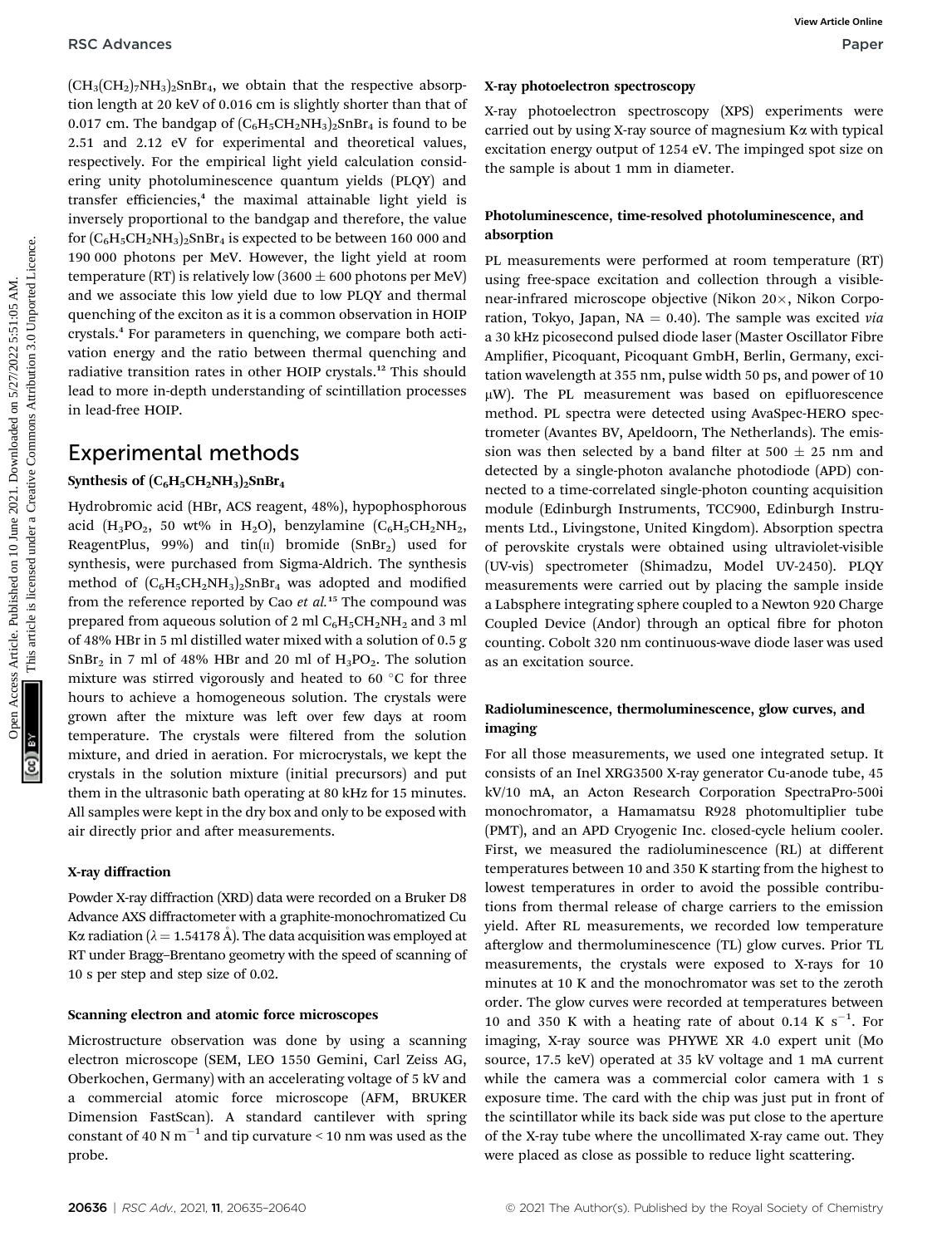#### Pulse height measurements

For the pulse height measurements, the crystal was mounted on the window of a Hamamatsu R9880U-20 PMT, with a thin layer of silicone grease to provide optical coupling. The PMT was operated at a voltage of  $-750$  V for these measurements. The PMT anode signal was input directly to a Caen DT5720D digital pulse processing unit.

#### Density functional theory calculations

The orthorhombic unit cell of  $(CH_3(CH_2)_7NH_3)_2SnBr_4$  retrieved from Cao et al.<sup>15</sup> and the triclinic unit cell of  $(C_6H_5(CH_2)_2$ - $NH<sub>3</sub>)<sub>2</sub>SnBr<sub>4</sub>$  retrieved from Xu *et al.*<sup>21</sup> were used for the  $CH<sub>3</sub>( CH_2$ <sub>7</sub>NH<sub>3</sub>)<sub>2</sub>SnBr<sub>4</sub> and  $(C_6H_5CH_2NH_3)_2$ SnBr<sub>4</sub> calculations, respectively. The Kohn-Sham formulation<sup>22,23</sup> as implemented in the Vienna Ab initio Simulation Package (VASP) $^{24,25}$  was used for the calculations. The Projector Augmented Wave (PAW) method<sup>26,27</sup> was employed to describe the interaction between ion cores and electrons. The electron exchange–correlation was treated by the generalized gradient approximation (GGA) based on the Perdew– Burke–Ernzerhof (PBE) functional.<sup>28</sup> A rotationally invariant GGA+U approach introduced by Dudarev et  $al.^{29}$  was used with an effective Hubbard parameter  $U_{\text{eff}}$  being 9.0 eV for the Sn p orbital. The plane wave basis sets with a cut-off energy of 500 eV were employed for all calculations. The Brillouin zone was sampled with  $3 \times 3 \times 1$ ,  $3 \times 3$  3, 3 3 3 k-point grids for (CH3(CH2)7NH3)2SnBr4, (C6H5(-  $CH_2$ <sub>2</sub>NH<sub>3</sub>)<sub>2</sub>SnBr<sub>4</sub>, and  $(C_6H_5CH_2NH_3)_2$ SnBr<sub>4</sub>, respectively, according to the Monkhorst-Pack scheme.<sup>30</sup> DFT-D3 method was adopted to account for the dispersion correction.<sup>31</sup> The conjugate gradient method was employed for cell optimizations, and the calculations were considered to converge when the maximum forces on each atom were less than  $0.01 \text{ eV}/1$  Å. During calculations, all atoms were allowed to be fully relaxed. **Paper**<br>
For the published on the constrained on the constrained on the common access to provide operated a schange of  $-750$  V for these measurements. The<br>
operated at a voltage of  $-750$  V for these measurements. The<br>
o

### Results and discussion

Fig. 1 exhibits the details on the appearance and the structure of  $(C_6H_5CH_2NH_3)_2SnBr_4$  crystals. The appearance of the single crystal and the X-ray diffraction (XRD) pattern are shown in Fig. 1a and b, respectively. The XRD lines were well fitted with the presumptuous model built from the  $(C_6H_5(CH_2)_2NH_3)_2$ - $SnBr<sub>4</sub> structure<sup>21,32</sup>$  with the removal of one  $[CH<sub>2</sub>]$  moiety in its ligand, see Fig. S1 and Table S1 of ESI.† Here we note that the diffraction patterns of  $(C_6H_5CH_2NH_3)_2SnBr_4$  are 5.52°, 12.68°, 18.54°, 24.84°, 27.08°, 31.05°, and 37.34° which could be assigned to the (001), (002), (003), (004), (005), (006), and (007) lattice planes, respectively, comparable to the previous reported of 2D layered metal halide perovskite.<sup>33</sup>–<sup>36</sup> For the complete calculated lattice and geometrical parameters comparing to those of  $(CH_3(CH_2)_7NH_3)_2SnBr_4$  and  $(C_6H_5(CH_2)_2NH_3)_2SnBr_4$ , we enlist them in Table S2 of ESI.† At RT, the crystal structure (shown in Fig. 1c) has triclinic phase with a space group of P1. This phase still belongs to the general class of  $A_2SnX_4$  (X = I, Br, Cl and  $A =$  organic cation) HOIP crystals and consists of the stack of  $\langle 100 \rangle$ -oriented perovskite inorganic layers, forming a two-dimensional (2D) Sn-X octahedra network in alternation with the organic sheets of  $\mathrm{C_6H_5CH_2NH_3}^+$  cations. The structure



Fig. 1 Appearance and structure of  $(C_6H_5CH_2NH_3)_2SnBr_4$ . (a) A photograph of a large crystal with a scale bar of 2 mm. (b) X-ray diffraction pattern. (c) Crystal structure representation. (d) Total (black) and projected (color) density of states (DOS). Blue, green, and red lines represent ( $C_6H_5CH_2NH_3$ ) s and p, Sn p, and Br p orbitals, respectively.

has a deficit of  $\text{[CH}_2\text{]}$  chain in the cation of  $\text{[C}_6\text{H}_5(\text{CH}_2)_2\text{NH}_3)_2$ - $SnBr<sub>4</sub>$  (ref. 32) and this will result a slightly short absorption length of 0.016 cm at 20 keV, see Fig. S2a of ESI.† For the estimation of theoretical light yield, we calculate the optical bandgap  $E_{\rm g}$  (ref. 1 and 4) from the calculated density of states (DOS) using density functional theory (DFT) in Fig. 1d. We obtain calculated  $E_{\rm g}^{\rm cal}$  of 2.12 eV for  $\rm (C_6H_5CH_2NH_3)_2SnBr_4$  while those for  $(C_6H_5(CH_2)_2NH_3)_2SnBr_4$  (ref. 21) and  $(CH_3(CH_2)_7$ - $NH<sub>3</sub>)<sub>2</sub>SnBr<sub>4</sub>$  (ref. 15) are 2.40 eV to 2.47 eV, respectively, see Fig. S2b and c of ESI.<sup>†</sup> Since  $(C_6H_5CH_2NH_3)_2SnBr_4$  has the smallest  $E_g$ , it has the highest estimated maximum light yield of approximately 190 000 photons per MeV.1,4

Furthermore, the investigation on the quality of the crystals also involves the surface characteristics and elements inside



Fig. 2 Surface characteristics and optical properties of  $(C_6H_5CH_2 NH<sub>3</sub>$ <sub>2</sub>SnBr<sub>4</sub>. (a) X-ray photoelectron spectroscopy signals from Sn 3d levels and their corresponding binding energy. (b) Raman profile with the identification of each elements shown by the corresponding shifts. (c) Absorption and photoluminescence (PL) (excited at 266 nm) spectra recorded at room temperature (RT) shown in red and blue lines, respectively. The inset shows the PL image with a scale bar of 5 µm. (d) Time-resolved PL decay curve excited at 266 nm monitoring 500 nm emission.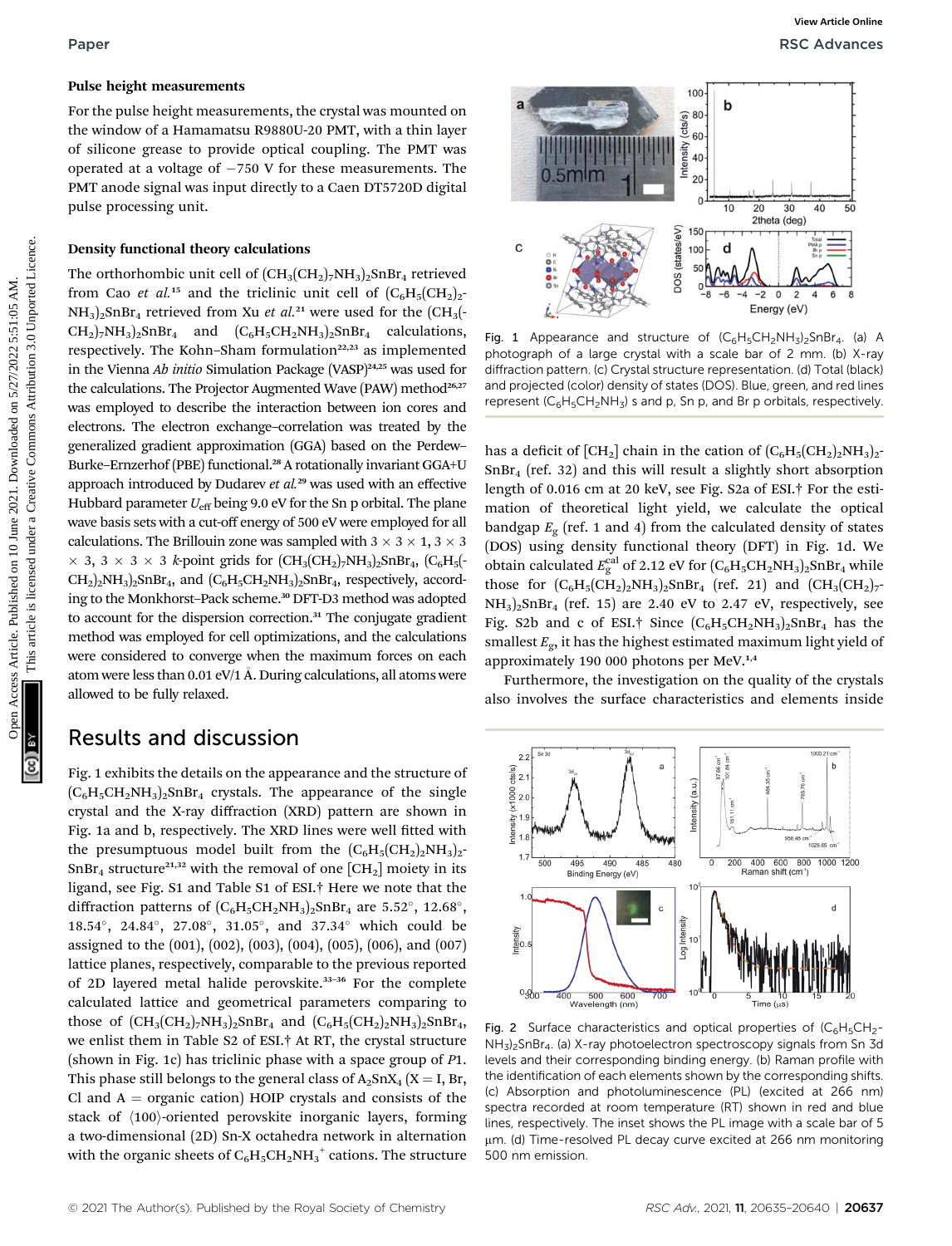

**Fig. 3** Radio- (RL) and thermoluminescence (TL) of  $(C_6H_5CH_2NH_3)$ SnBr4. (a) RL spectra at 10 K and 300 K in comparison with PL at RT. (b) Steady state RL (I), after glow (II), and temperature-dependent TL (III) regions in trap-characteristic glow curve separated by blue dotted lines. After glow parts were recorded after 10 minutes of X-ray irradiation at 10 K while TL parts were measured with heating rate of 0.14 K  $s^{-1}$  indicated by red-dashed lines.

 $(C_6H_5CH_2NH_3)_2SnBr_4$  as shown in Fig. 2. The X-ray photoelectron spectroscopy (XPS) result in Fig. 2a shows peaks at 495.45 eV and 487.15 eV corresponding to the respective binding energies of tin (Sn)  $3d_{3/2}$  and  $3d_{5/2}$  core levels. Those binding energies are only 0.5 eV lower than those of  $(C_6H_5(-))$  $\text{CH}_2$ <sub>2</sub>NH<sub>3</sub>)<sub>2</sub>SnBr<sub>4</sub> reported by Xu *et al.*<sup>21</sup> The chemical states of  $\text{Sn}^{2+}$  of  $(\text{C}_6\text{H}_5\text{CH}_2\text{NH}_3)_2\text{SnBr}_4$  remains the same throughout the prolonged observation. We monitored the progression changes from the  $\text{Sn}^{2+}$  into  $\text{Sn}^{4+}$  oxidation states after three-month duration kept at ambient conditions. The rest of XPS signals can be found in Fig. S3 of ESI.† Raman spectrum shown in Fig. 2b exhibits several peaks at low frequencies less than 200  $cm^{-1}$ , one peak at 484.35 cm<sup>-1</sup> due to  $SiO<sub>2</sub>$  substrate, and three other peaks at frequencies around 1000  $cm^{-1}$ . The first two low frequency peaks at 87.66 and 101.84  $cm^{-1}$  are attributed to two external modes of  $\text{C}_6\text{H}_5\text{CH}_2\text{NH}_3^{\text{ + 37}}$  The peak centered at 181.11  $\text{cm}^{-1}$  is attributed to the internal asymmetric stretching mode of Sn–Br vibration. Finally, the peaks above 500  $cm^{-1}$  only arise from the internal modes of the organic cations.37,38 **PSC** Advances Computer Commons Common Commons Common Commons Article is licensed under the common Commons Commons Commons Commons Commons Commons Commons Commons Commons Commons Commons Commons Commons Commons Commons Co

Absorption and PL spectra of  $(C_6H_5CH_2NH_3)_2SnBr_4$  are shown in Fig. 2c. The peak for the PL is located at 498.14 nm. This is at  $\sim$ 100 nm shorter wavelength than 596 nm peak of  $(CH_3(CH_2)$ <sub>7</sub>NH<sub>3</sub>)<sub>2</sub>SnBr<sub>4</sub> (ref. 15) and  $\sim$ 30 nm longer wavelength than 470 nm peak of  $(C_6H_5(CH_2)_2NH_3)_2SnBr_4.^{21}$  For five days, the peak and the width of the PL almost remain constant while the intensity decreases by 23%, see Fig. S4 of ESI.† The large difference in the PL shift with  $(CH_3(CH_2)_7NH_3)_2SnBr_4$  can be related with the completely different structure while the difference with  $(C_6H_5(CH_2)_2NH_3)_2SnBr_4$  is consistent with previously observed in Mn-based HOIP.<sup>12</sup> For the latter, the longer emission wavelength is related to the lower exciton binding energy in  $(C_6H_5CH_2NH_3)_2SnBr_4$  in comparison with the energy in  $(C_6H_5(CH_2)_2NH_3)_2SnBr_4$  due to the absence of one  $[CH<sub>2</sub>]$  chain in the cation. From the absorption spectra, we can derive the optical bandgap as it is shown in the Tauc plot of Fig. S5 from ESI.† The obtained bandgap is 2.51 eV and it is 0.23 eV larger than the bandgap calculated by DFT in Fig. 1b. This discrepancy with the same order was also observed in  $(C_6H_5(CH_2)_2NH_3)_2SnBr_4$  which the experimental and theoretical values are  $2.67$  eV and  $2.40$  eV, respectively.<sup>21,32</sup> The

experimental bandgap in  $(C_6H_5CH_2NH_3)_2SnBr_4$  is still lower than those in  $(C_6H_5(CH_2)_2NH_3)_2SnBr_4$  and  $(CH_3(CH_2)_7NH_3)_2$ - $SnBr<sub>4</sub>$ , which is expected from the shortest organic chain in  $(C_6H_5CH_2NH_3)_2SnBr_4$ . For Stokes shift, the values for  $(C_6H_5-R_5)$  $CH_2NH_3)_2SnBr_4$  and  $(C_6H_5(CH_2)_2NH_3)_2SnBr_4$  are similar of 0.02 eV and 0.03 eV, respectively. Time resolved PL (TRPL) decay curve in Fig. 2d shows a lifetime of  $1.05 \mu s$ , which is faster than those of 3.34 us to 2.70 us in  $(CH_3(CH_2)_7NH_3)_2SnBr_4$  (ref. 15) and  $(C_6H_5(CH_2)_2NH_3)_2SnBr_4$ ,<sup>21</sup> respectively.

Radioluminescence (RL) and thermoluminescence (TL) properties are shown in Fig. 3. For RL in Fig. 3a, the spectra have the same center and width as that in PL. The spectra at 10 K exhibit more complex structure with peaks at 424.85, 454.29, 473.56, 484.31, 505.81, 543.18, 579.98 nm, respectively. Those peaks can be assigned with different types of excitons and possibility of more phases at low temperatures. For TL in Fig. 3b, very short afterglow and no traps were observed in  $(C_6H_5CH_2NH_3)_2SnBr_4$ . The absence of traps is related with very short chain of  $(C_6H_5CH_2NH_3)_2SnBr_4$  in comparison with other 2D HOIP crystals.<sup>12</sup> Thus, for scintillation mechanism, most excitons are free and therefore this material has the fastest lifetimes among other Sn HOIP crystals.<sup>15,21</sup> These are the advantages of  $(C_6H_5CH_2NH_3)_2SnBr_4$  for scintillator applications.

Temperature dependent RL spectra mapping at different temperatures from 10 K to 350 K are shown in Fig. 4a. At low temperature, many RL peaks clearly appear, showing a good correlation with those observed in Fig. 3a. With the increase of temperature, those peaks vanish, overlap and are hardly to distinguish above 100 K. Those peaks are also hardly to separate in temperature-dependent PL spectra, see Fig. S6 of ESI.† We highlight that the peaks at 424.85 nm and 454.29 nm indicate the association of donor bound excitons, and they become less contributed at 200 K and above.<sup>39</sup> The characteristics from the thermal quenching are presented as Arrhenius plot in Fig. 4b. Here, the activation energy derived by fitting the integrated RL intensities  $(I)$  with Arrhenius equation can be summarized as following:

$$
I = \frac{I_{\rm T}}{1 + \left(\Gamma_0/\Gamma_{\rm v} \exp\left(-\Delta E_{\rm q}/k_{\rm B}T\right)\right)}\tag{1}
$$

where  $I_T$ ,  $\Delta E_q$ ,  $\Gamma_0/\Gamma_v$ , and  $k_B$  are the intensity at low temperature of around 10 K, the thermal quenching activation energy, the



Fig. 4 Temperature dependent RL of  $(C_6H_5CH_2NH_3)_2SnBr_4$ . (a) RL spectra mapping at different temperatures from 10 K to 350 K. (b) Normalized total spectrum integrated RL intensities at various temperatures from 10 K to 350 K. The red line exhibits the Arrhenius fit while the inset shows the X-ray image of a card chip inside an envelope using the film made from microcrystals.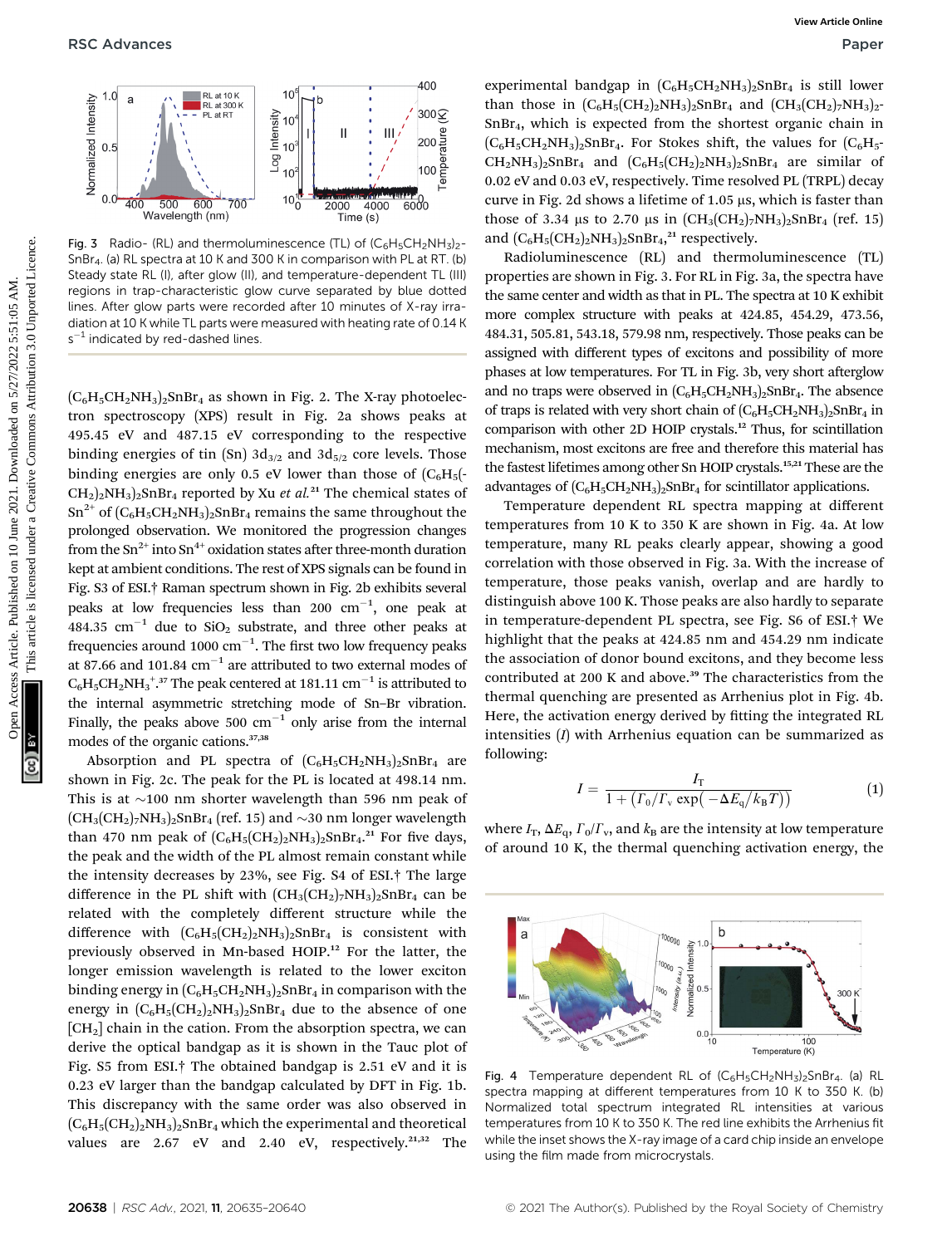ratio between thermal quenching rate at  $T = \infty$  (attempt rate) and the radiative transition rate, and Boltzmann constant, respectively. Eqn (1) fits well with the temperature dependence of RL intensities of  $(C_6H_5CH_2NH_3)_2SnBr_4$  crystal. As it is only related to one mechanism without any assumption of the phase transitions, the smooth behavior of intensities reflects that the crystals have no phase transition. For  $(C_6H_5CH_2NH_3)_2SnBr_4$ ,  $\Delta E_{q}$  and  $\Gamma_0/\Gamma_{v}$  are 61 meV and 129, respectively.  $\Gamma_0/\Gamma_{v}$  of (C<sub>6</sub>- $H_5CH_2NH_3)_2SnBr_4$  is much smaller than those for  $(C_6H_5(-))$  $CH<sub>2</sub>)<sub>2</sub>NH<sub>3</sub>)<sub>2</sub>MnCl<sub>4</sub>$  (ref. 12) showing that the quenching of  $(C_6H_5CH_2NH_3)_2SnBr_4$  happens at higher temperatures. We also note that the thermal quenching maybe responsible for  $1.05 \mu s$ fast lifetime of  $(C_6H_5CH_2NH_3)_2SnBr_4$  as it was previously observed in lanthanide trihalides.<sup>40</sup>

It was shown at Fig. 4b that at room temperature there is only 6.39% left of 10 K scintillation light. The low scintillation light yield is expected as the PLQY at RT is 4.83%, see Fig. S7 of ESI.† Such PLQY is larger than 0.10% of  $(C_6H_5CH_2NH_3)_2SnBr_4.21$ Moreover, PLQY value is consistent with both temperaturedependent PL and TRPL measurements in Fig. S6 of ESI.† Both measurements show that PL intensity and lifetime at RT are 20.83% and 12.02% of those at 100 K, respectively. Consequently, the maximal attainable light yield with current PLQY becomes 9100 photons per MeV.<sup>1</sup> Pulse height measurement with <sup>241</sup>Am at RT in Fig. S8 of ESI<sup>+</sup> exhibits a light yield of 3600  $\pm$  600 photons per MeV which corresponds to 56 000  $\pm$  9000 photons per MeV at 10 K. Both experimental (3600  $\pm$  600 photons per MeV) and new maximal attainable light yield (9100 photons per MeV) are still in agreement as the transfer efficiency still needs to be estimated.<sup>1</sup> The light yield at 10 K is still consistent with the previous measurements on HOIP crystals at 10 K.<sup>4</sup> With this light yield, we still can perform X-ray imaging as shown in the inset of Fig. 4b. For this measurement, we used  $155 \pm 23$  µm-thick film composed by microcrystals in lognormal-distribution sizes with an average diagonal diameter of 0.45 µm, see Fig. S9 and S10 of ESI.<sup>†</sup> However, the sensitivity of this imaging is apparently still below that of  $(C_6H_5(CH_2)_2NH_3)_2SnBr_4.^{15}$ **Paper**<br> **Pack diverse internal quenching mir at**  $T = \lambda$  **(atempt nair consistent to one prossimites for most one of the minimal consistent of the minimal consistent on the prossimites for most of the minimal consistent of** 

### Conclusion

In this work, we reported optical and X-ray scintillation properties of  $(C_6H_5CH_2NH_3)_2SnBr_4$  crystals prepared by solution process. The crystal shows bandgap of 2.51 eV, green emission with PL peak at 498.14 nm and fast PL lifetime at 500 nm of 1.05  $\mu$ s. For scintillation, the observed short absorption length at 20 keV of 0.016 cm unexpectedly results the low light yield at RT  $(3600 \pm 600)$  photons per MeV). From temperature dependent RL observation, the thermal quenching activation energy and the ratio between thermal quenching and radiative transition rates are 61 meV and 129, respectively. Compared to other HOIP crystals, the small ratio indicates the occurrence of thermal quenching at high temperature thus affecting the light yield. Although we still could perform X-ray imaging, the quenching effect should be minimized to increase the sensitivity. Another method to increase the light output is through the fabrication of the nanostructures as it was already demonstrated in perovskite

materials.<sup>41</sup> With these findings,  $(C_6H_5CH_2NH_3)_2SnBr_4$  may be considered to open possibilities for new candidates of greenemitting lead-free perovskite scintillator.

### Author contributions

Sample preparation, L. J. D., D. O., and M. A.; optical characterization, PLQY, XRD, atomic force microscope (AFM), scanning electron microscope (SEM) and X-ray imaging, F. M., S. A. B., and M. D. B.; XPS and Raman characterization, A.; DFT characterization, M. H. M.; RL and TL characterization, M. E. W., M. M., and W. D.; data analysis and writing, L. J. D. and S. K.; supervision, W. D. and M. D. B. All authors have read and agreed to the published version of the manuscript.

### Conflicts of interest

There are no conflicts to declare.

### Acknowledgements

This work is part of the project that has received funding from Universitas Prasetiya Mulya, Indonesia Toray Science Foundation, "Penelitian, Pengabdian Masyarakat, dan Inovasi (PPMI) Institut Teknologi Bandung (ITB) 2021", and Ministry of Education, Singapore (award no. MOE2018-T2-1-088). RL and TL measurements were performed at the National Laboratory for Quantum Technologies (NLTK), Nicolaus Copernicus University and supported by the European Regional Development Fund.

### Notes and references

- 1 F. Maddalena, L. Tjahjana, A. Xie, Arramel, S. Zeng, H. Wang, P. Coquet, W. Drozdowski, C. Dujardin, C. Dang and M. D. Birowosuto, Crystals, 2019, 9, 88.
- 2 Q. Chen, J. Wu, X. Ou, B. Huang, J. Almutlaq, A. A. Zhumekenov, X. Guan, S. Han, L. Liang, Z. Yi, J. Li, X. Xie, Y. Wang, Y. Li, D. Fan, D. B. L. Teh, A. H. All,
	- O. F. Mohammed, O. M. Bakr, T. Wu, M. Bettinelli,
	- H. Yang, W. Huang and X. Liu, Nature, 2018, 561, 88–93.
- 3 N. Kawano, M. Koshimizu, G. Okada, Y. Fujimoto, N. Kawaguchi, T. Yanagida and K. Asai, Sci. Rep., 2017, 7, 14754.
- 4 M. D. Birowosuto, D. Cortecchia, W. Drozdowski, K. Brylew, W. Lachmanski, A. Bruno and C. Soci, Sci. Rep., 2016, 6, 37254.
- 5 A. Xie, T. H. Nguyen, C. Hettiarachchi, M. E. Witkowski, W. Drozdowski, M. D. Birowosuto, H. Wang and C. Dang, J. Phys. Chem. C, 2018, 122, 16265–16273.
- 6 A. Xie, C. Hettiarachchi, F. Maddalena, M. E. Witkowski, M. Makowski, W. Drozdowski, Arramel, A. T. S. Wee, S. V. Springham, P. Q. Vuong, H. J. Kim, C. Dujardin, P. Coquet, M. D. Birowosuto and C. Dang, Commun. Mater., 2020, 1, 37.
- 7 A. Xie, F. Maddalena, M. E. Witkowski, M. Makowski, B. Mahler, W. Drozdowski, S. V. Springham, P. Coquet,